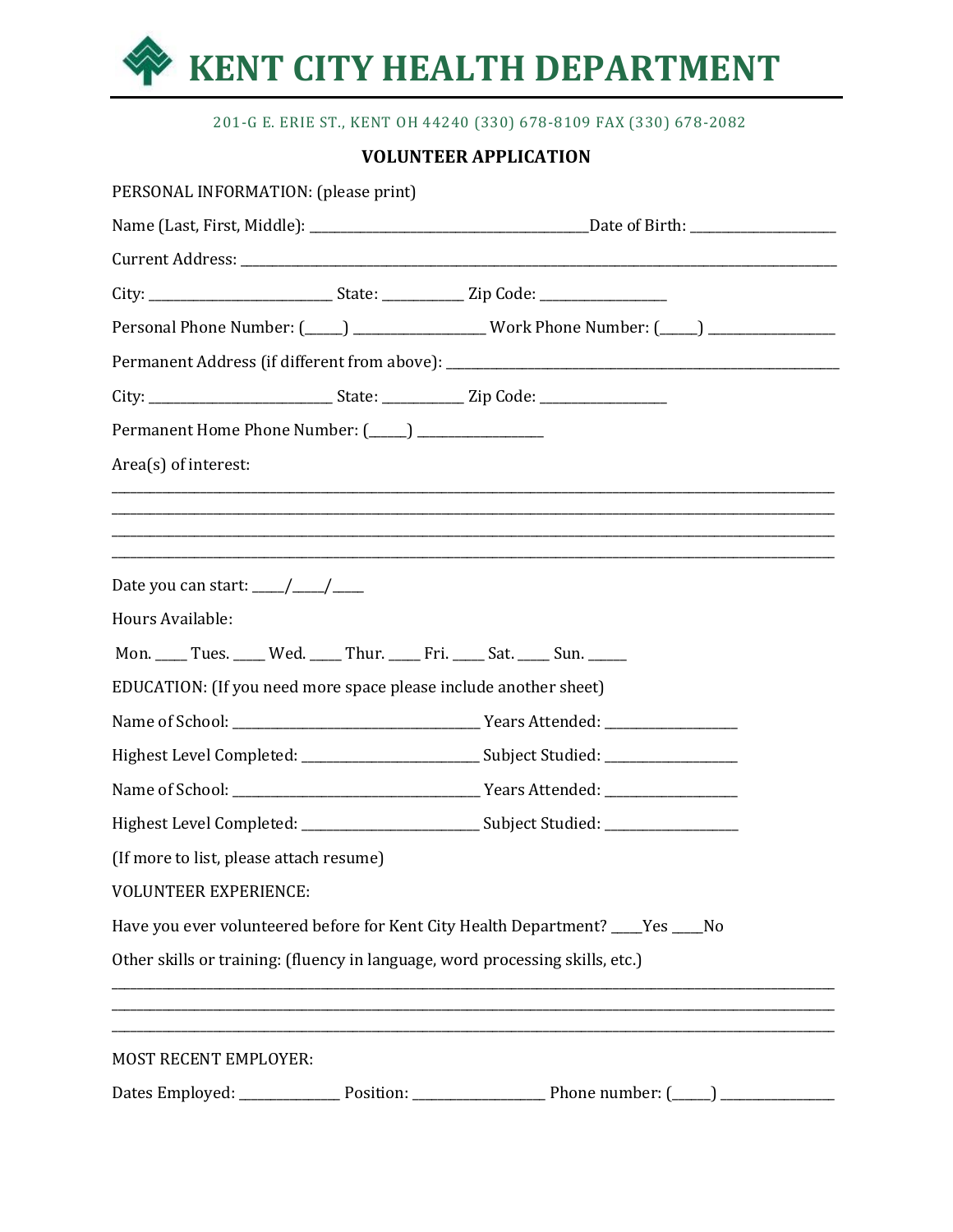Name and Address of Employer:

compensation.

| May we contact them: ______ Yes ______ No                                                                                                                                                                                                                                                                                                                                                                                                                                                                            |  |  |  |  |
|----------------------------------------------------------------------------------------------------------------------------------------------------------------------------------------------------------------------------------------------------------------------------------------------------------------------------------------------------------------------------------------------------------------------------------------------------------------------------------------------------------------------|--|--|--|--|
| REFERENCES: (please provide two references)                                                                                                                                                                                                                                                                                                                                                                                                                                                                          |  |  |  |  |
| Name and Phone Number                                                                                                                                                                                                                                                                                                                                                                                                                                                                                                |  |  |  |  |
| 1.                                                                                                                                                                                                                                                                                                                                                                                                                                                                                                                   |  |  |  |  |
| 2.                                                                                                                                                                                                                                                                                                                                                                                                                                                                                                                   |  |  |  |  |
| <b>EMERGENCY CONTACT PERSON IN CASE OF EMERGENCY:</b>                                                                                                                                                                                                                                                                                                                                                                                                                                                                |  |  |  |  |
|                                                                                                                                                                                                                                                                                                                                                                                                                                                                                                                      |  |  |  |  |
|                                                                                                                                                                                                                                                                                                                                                                                                                                                                                                                      |  |  |  |  |
| Have you ever been convicted or plead guilty in court (even if you did not have a trial) for anything<br>other than a misdemeanor or minor traffic violation? _____Yes ____ No                                                                                                                                                                                                                                                                                                                                       |  |  |  |  |
| If yes, please explain:                                                                                                                                                                                                                                                                                                                                                                                                                                                                                              |  |  |  |  |
|                                                                                                                                                                                                                                                                                                                                                                                                                                                                                                                      |  |  |  |  |
| AUTHORIZATION:                                                                                                                                                                                                                                                                                                                                                                                                                                                                                                       |  |  |  |  |
| Your signature indicates that the facts contained in this application are true and complete to the<br>best of your knowledge. False statements on this application shall be grounds for dismissal from the<br>volunteer program. You authorize approval to check references. The organization is not obligated<br>to provide a volunteer placement, nor are you obligated to accept it. Your signatures also indicates<br>that you are volunteering for humanitarian purposes to benefit the public good and without |  |  |  |  |

\_\_\_\_\_\_\_\_\_\_\_\_\_\_\_\_\_\_\_\_\_\_\_\_\_\_\_\_\_\_\_\_\_\_\_\_\_\_\_\_\_\_\_\_\_\_\_\_\_\_\_\_\_\_\_\_\_\_\_\_\_\_\_\_\_\_\_\_\_\_\_\_\_\_\_\_\_\_\_\_\_\_\_\_\_\_\_\_\_\_\_\_\_\_\_\_\_\_\_\_\_\_\_\_\_\_\_\_\_\_\_\_\_\_

| Applicant's Signature: |  |
|------------------------|--|
|                        |  |
|                        |  |
|                        |  |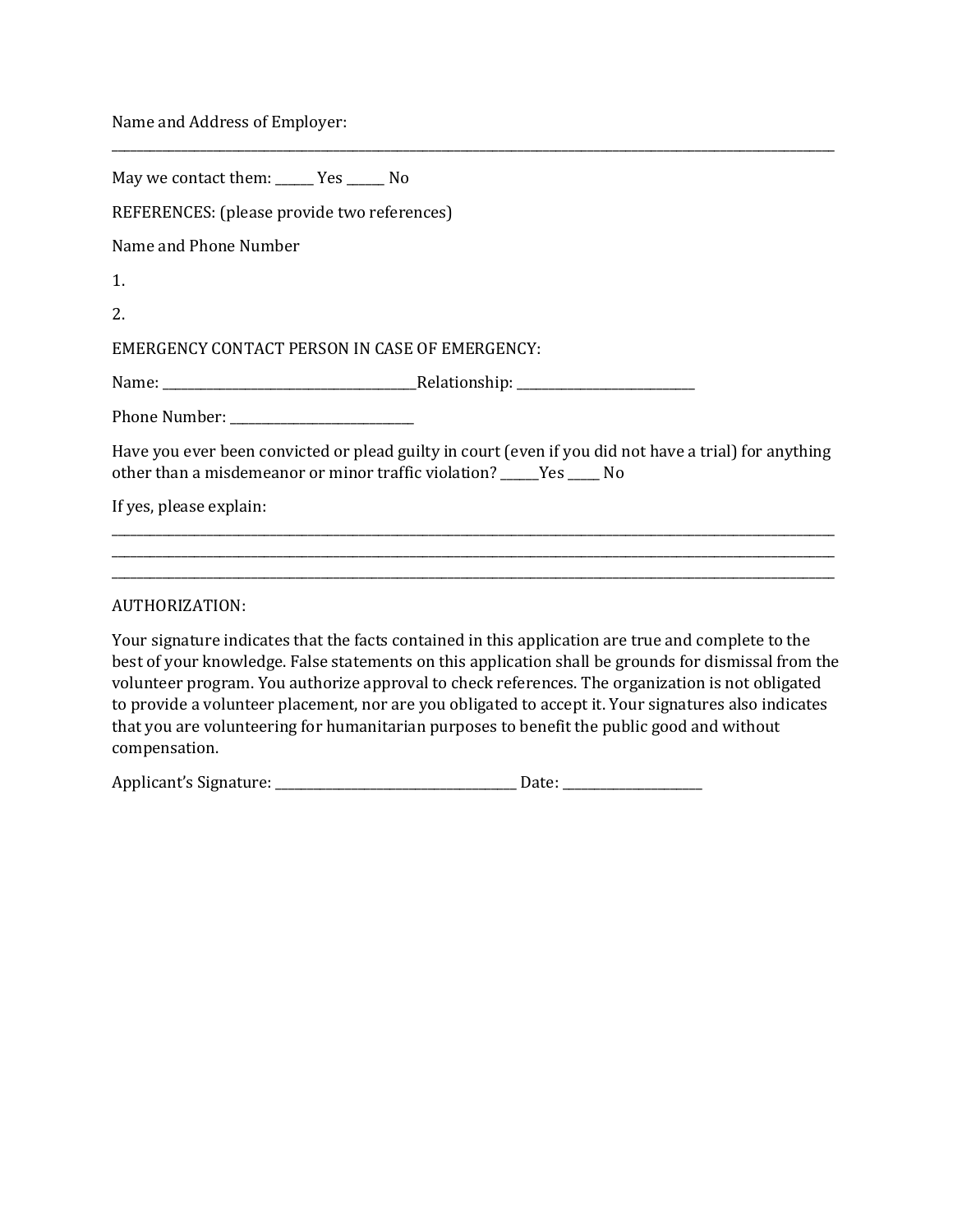### **SCOPE OF SERVICES FOR KENT CITY HEALTH DEPARTMENT VOLUNTEERS**

Volunteer Name: \_\_\_\_\_\_\_\_\_\_\_\_\_\_\_\_\_\_\_\_\_\_\_\_\_\_\_\_\_\_\_\_\_\_\_\_\_\_\_\_\_\_\_\_\_\_\_\_\_\_\_\_\_\_\_\_\_\_\_\_\_\_\_\_\_\_\_\_\_\_\_\_\_\_\_\_\_\_\_\_\_\_\_\_

The following duties may be performed by the above named volunteer while serving as a volunteer to one of the Kent City Health Departments programs. All volunteers who perform the duties initialed below will be trained by a Kent City Health Department staff member prior to performing duties with the exception of certain duties that require documented licensure:

- Volunteers may attend community events and provide informational brochures to the community.
- Volunteer may provide health and wellness information to the public.
- Volunteers may assist with health department in clerical tasks in support of health programs, i.e. mailings, organizing health information, etc.
- Volunteers may assist with hanging flyers or other health department information
- Volunteers may assist us with compliance activities such as tobacco cessation programs and tobacco 21 compliance checks.

 $\bullet$   $\hspace{0.2cm}$   $\hspace{0.2cm}$   $\hspace{0.2cm}$   $\hspace{0.2cm}$   $\hspace{0.2cm}$   $\hspace{0.2cm}$   $\hspace{0.2cm}$   $\hspace{0.2cm}$   $\hspace{0.2cm}$   $\hspace{0.2cm}$   $\hspace{0.2cm}$   $\hspace{0.2cm}$   $\hspace{0.2cm}$   $\hspace{0.2cm}$   $\hspace{0.2cm}$   $\hspace{0.2cm}$   $\hspace{0.2cm}$   $\hspace{0.2cm}$  \_\_\_\_\_\_\_\_\_\_\_\_\_\_\_\_\_\_\_\_\_\_\_\_\_\_\_\_\_\_\_\_\_\_\_\_\_\_\_\_\_\_\_\_\_\_\_\_\_\_\_\_\_\_\_\_\_\_\_\_\_\_\_\_\_\_\_\_\_\_\_\_\_\_\_\_\_\_\_\_\_\_\_\_\_\_\_\_\_\_\_\_\_\_\_\_\_\_\_\_\_\_\_\_\_ \_\_\_\_\_\_\_\_\_\_\_\_\_\_\_\_\_\_\_\_\_\_\_\_\_\_\_\_\_\_\_\_\_\_\_\_\_\_\_\_\_\_\_\_\_\_\_\_\_\_\_\_\_\_\_\_\_\_\_\_\_\_\_\_\_\_\_\_\_\_\_\_\_\_\_\_\_\_\_\_\_\_\_\_\_\_\_\_\_\_\_\_\_\_\_\_\_\_\_\_\_\_\_\_\_ \_\_\_\_\_\_\_\_\_\_\_\_\_\_\_\_\_\_\_\_\_\_\_\_\_\_\_\_\_\_\_\_\_\_\_\_\_\_\_\_\_\_\_\_\_\_\_\_\_\_\_\_\_\_\_\_\_\_\_\_\_\_\_\_\_\_\_\_\_\_\_\_\_\_\_\_\_\_\_\_\_\_\_\_\_\_\_\_\_\_\_\_\_\_\_\_\_\_\_\_\_\_\_\_\_

- Volunteers are permitted to setup community information tables at events
- Other duties as assigned.
- Volunteers will be responsible for appropriate conduct at all times while working on city property. Volunteers will be professional and courteous to clients. Volunteers report directly to:

Name:

Title:

I understand that violation of this agreement could result in disciplinary action, up to and including my dismissal from the volunteer service program with KCHD.

VOLUNTEER SIGNATURE

| Print Name: |  |
|-------------|--|
|             |  |

Signature: \_\_\_\_\_\_\_\_\_\_\_\_\_\_\_\_\_\_\_\_\_\_\_\_\_\_\_\_\_\_\_\_\_\_\_\_\_\_\_\_\_\_\_\_\_\_\_\_\_\_\_\_\_\_\_\_\_

Date: \_\_\_\_\_\_\_\_\_\_\_\_\_\_\_\_\_\_\_\_\_\_\_\_\_\_\_\_\_\_\_\_\_\_

| Approved By:              | Date: |  |
|---------------------------|-------|--|
| Human Resources Approval: | Date: |  |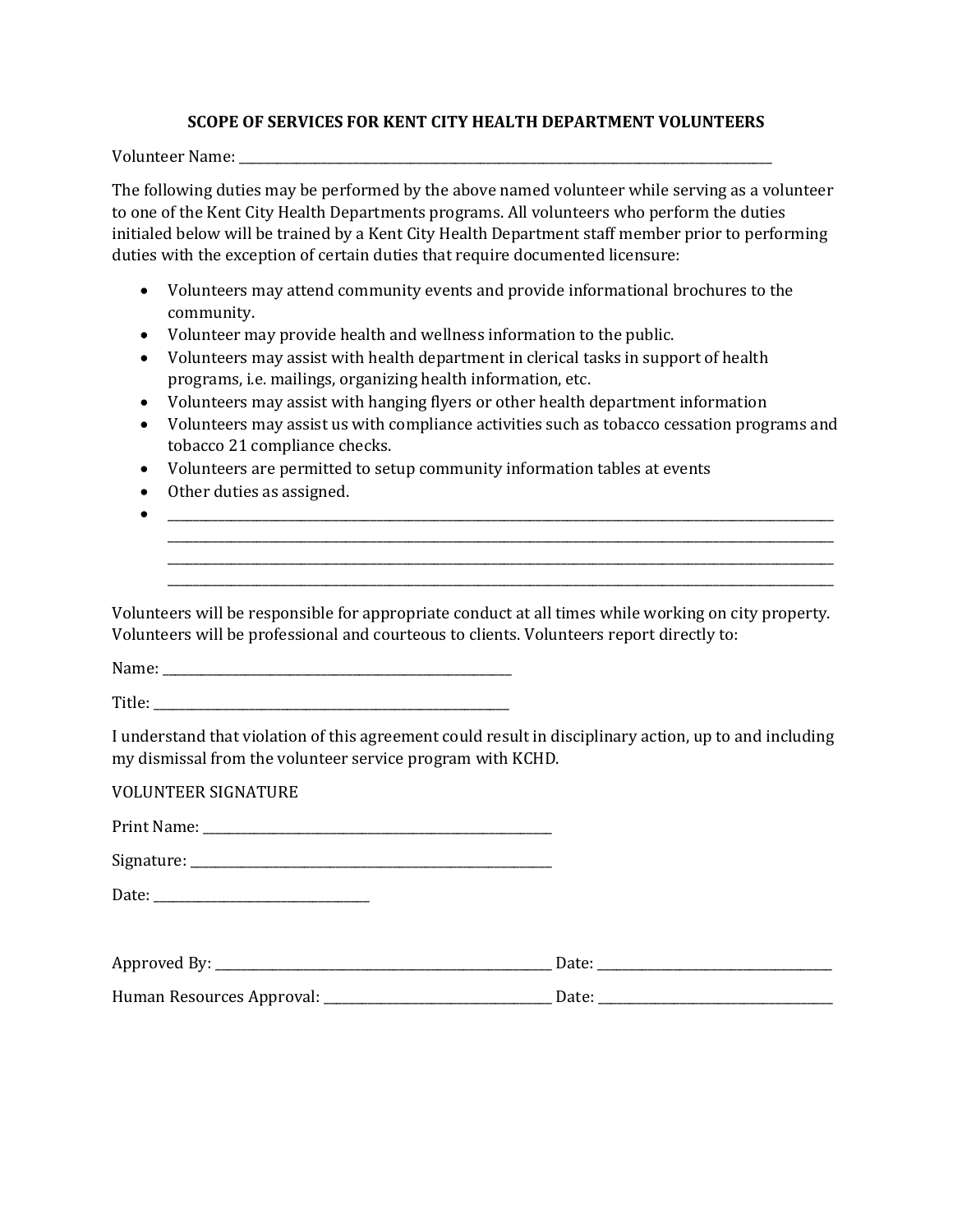## **KENT CITY HEALTH DEPARTMENT VOLUNTEER AGREEMENT OF CONFIDENTIALITY**

As a Volunteer for Kent City Health Department (KCHD), I may have access to "Strictly Confidential' material. Client information is strictly confidential and must be safeguarded. Client information may not be disclosed or shared with anyone other than those designated by the KCHD. Client information may only be disclosed or shared for purpose directly connected with my assignments for the KCHD.

"Disclose" Means communication of client information, including an acknowledgement that information exists.

I agree to comply with and be bound by all applicable provisions of state and federal law concerning confidential information. I understand that sharing or disclosing such information unlawfully could result in discharge from the KCHD, fines, civil liability for actual damages, and/ or imprisonment for up to 90 days.

If a KCHD client is known to me as a relative or friend, I realize that this person needs to know that confidential information from medical records will not become known to me without his/her consent. I will avoid handling the medical records of relatives and friends whenever possible, and I will not read these records under any circumstances.

As an volunteer of the KCHD and as a condition of my duties, I acknowledge the following terms and am aware that I will be held accountable for my conduct in accordance with the following:

1. I understand that I am responsible for complying with the KCHD Policies and Procedures, which are available to me, including those privacy and security policies and procedures developed under the Health Insurance Portability and Accountability Act of 1996 ("HIPAA").

2. I will follow the highest ethical standards in the performance of my duties, in keeping with the KCHD Public Health Code of Ethics, which calls for me to safeguard sensitive information about vendors or potential vendors and not to show prejudice or favoritism toward vendors or potential vendors. I will not share information with any person or entity that may result in an unfair advantage for any vendor in a KCHD procurement.

3. I will treat all information received in the course of my volunteer service with KCHD as confidential and protected health information.

4. I will use and disclose health plan member information only as necessary and appropriate to perform my duties, consistent with KCHD Policies and Procedures.

5. I will not use e-mail to transmit confidential and protected health information or sensitive information about vendors unless I am authorized to do so under the KCHD Policies and Procedures, which assure appropriate safeguards for the information.

6. Upon separation from my employment with KCHD, I agree to continue to maintain the confidentiality and privacy of any information I learned while I was a KCHD employee and I agree to turn over any documentation or information.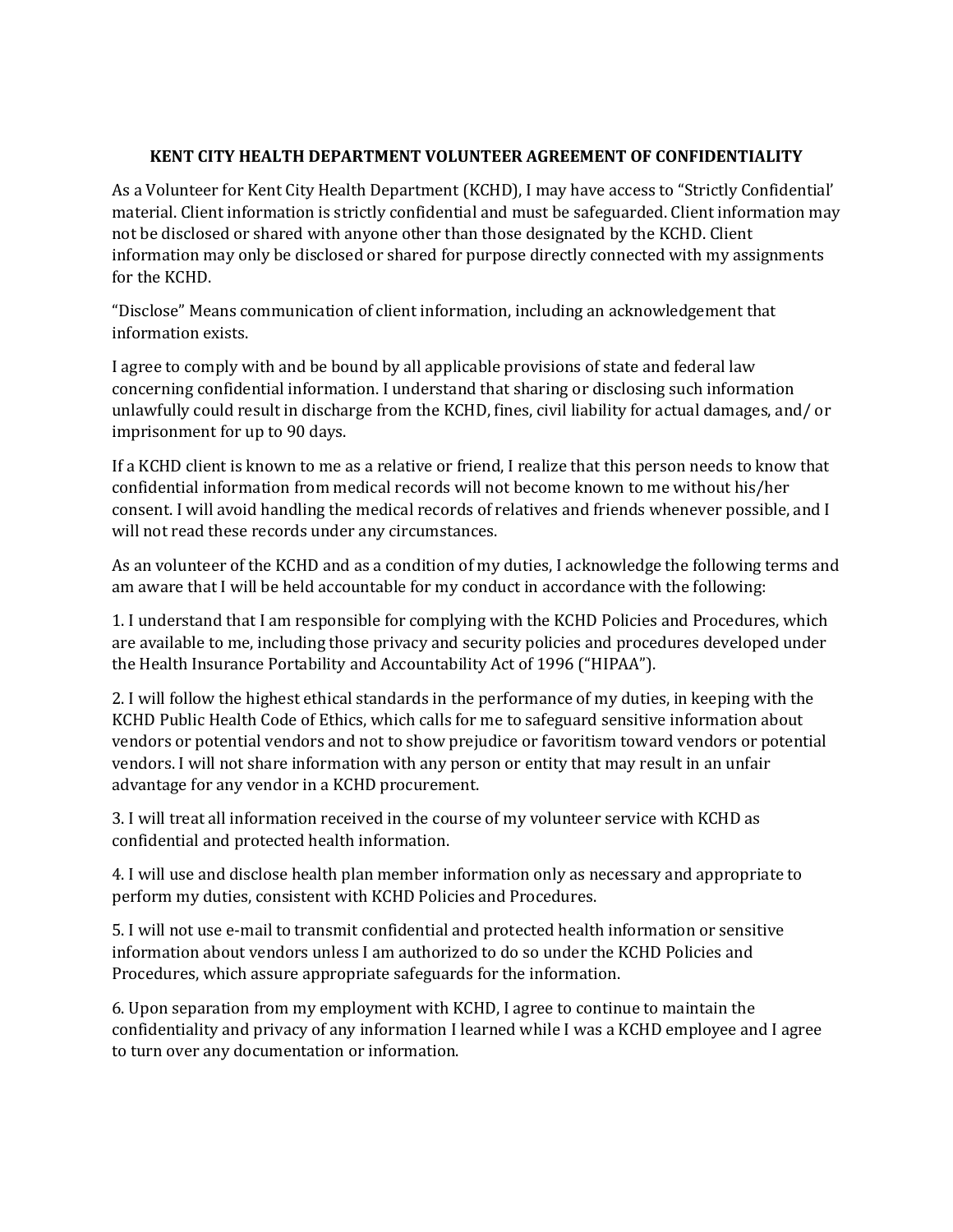I understand that violation of this agreement could result in disciplinary action, up to and including my dismissal from the volunteer service program with KCHD.

VOLUNTEER SIGNATURE Print Name: \_\_\_\_\_\_\_\_\_\_\_\_\_\_\_\_\_\_\_\_\_\_\_\_\_\_\_\_\_\_\_\_\_\_\_\_\_\_\_\_\_\_\_\_\_\_\_\_\_\_\_\_\_\_\_ Signature: \_\_\_\_\_\_\_\_\_\_\_\_\_\_\_\_\_\_\_\_\_\_\_\_\_\_\_\_\_\_\_\_\_\_\_\_\_\_\_\_\_\_\_\_\_\_\_\_\_\_\_\_\_\_\_\_\_ Date: \_\_\_\_\_\_\_\_\_\_\_\_\_\_\_\_\_\_\_\_\_\_\_\_\_\_\_\_\_\_\_\_\_\_ WITNESS Print Name: \_\_\_\_\_\_\_\_\_\_\_\_\_\_\_\_\_\_\_\_\_\_\_\_\_\_\_\_\_\_\_\_\_\_\_\_\_\_\_\_\_\_\_\_\_\_\_\_\_\_\_\_\_\_\_ Signature: \_\_\_\_\_\_\_\_\_\_\_\_\_\_\_\_\_\_\_\_\_\_\_\_\_\_\_\_\_\_\_\_\_\_\_\_\_\_\_\_\_\_\_\_\_\_\_\_\_\_\_\_\_\_\_\_\_ Date: \_\_\_\_\_\_\_\_\_\_\_\_\_\_\_\_\_\_\_\_\_\_\_\_\_\_\_\_\_\_\_\_\_\_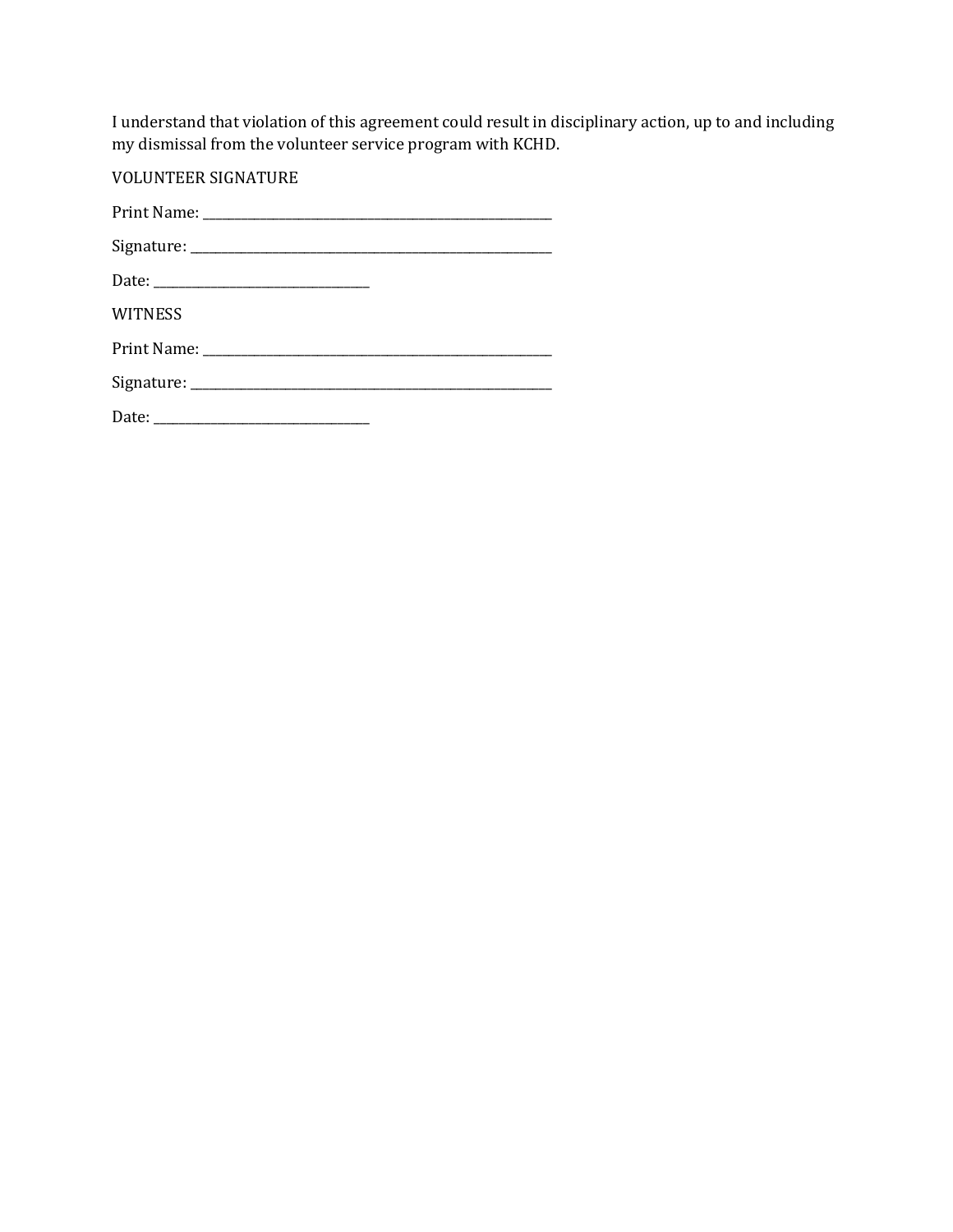#### **WAIVER AND RELEASE FORM RELEASE OF LIABILITY**

In return for being allowed to participate in Kent City Health Department (KCHD) volunteer activities and all related activities, including any activities incidental to such participation ("Volunteer Activities"), the undersigned Volunteer or Parent/Legal Guardian of Volunteer if Volunteer is under age 18 (hereafter referred to using "I", "me", or "my") releases and agrees not to sue the KCHD or its officers, directors, employees, sub-contractors, sponsors, agents and affiliates ("the Foundation") from all present and future claims that may be made by me, my family, estate, heirs, or assigns for property damage, personal injury, or wrongful death arising as a result of my participation in the Volunteer Activities wherever, whenever, or however the same may occur.

I understand and agree that the Foundation are not responsible for any injury or property damage arising out of the Volunteer Activities, even if caused by their ordinary negligence or otherwise.

I understand that participation in the Volunteer Activities involves certain risks, including, but not limited to, serious injury and death. I am voluntarily participating in the Volunteer Activities with knowledge of the danger involved and I agree to accept all risks of participation.

I also agree to indemnify and hold harmless KCHD for all claims arising out of my participation in the Volunteer Activities.

I understand that this document is intended to be as broad and inclusive as permitted by the laws of the state in which the Volunteer Activities take place and agree that if any portion of this Agreement is invalid, the remainder will continue in full legal force and effect.

I also acknowledge that the KCHD have not arranged and do not carry any insurance of any kind for my benefit or that of Volunteer (if Volunteer is under 18), my parents, guardians, trustees, heirs, executors, administrators, successors and assigns. I represent that, to my knowledge, I am in good health and suffer no physical impairment that would or should prevent my participation in Volunteer Activities.

I also understand that this document is a contract which grants certain rights to and eliminates the liability of KCHD. I am of legal age and am freely signing this agreement. I have read this form and understand that by signing this form, I am giving up legal rights and remedies.

#### VOLUNTEER SIGNATURE

| <b>WITNESS</b> |  |
|----------------|--|
|                |  |
|                |  |
|                |  |

Date: